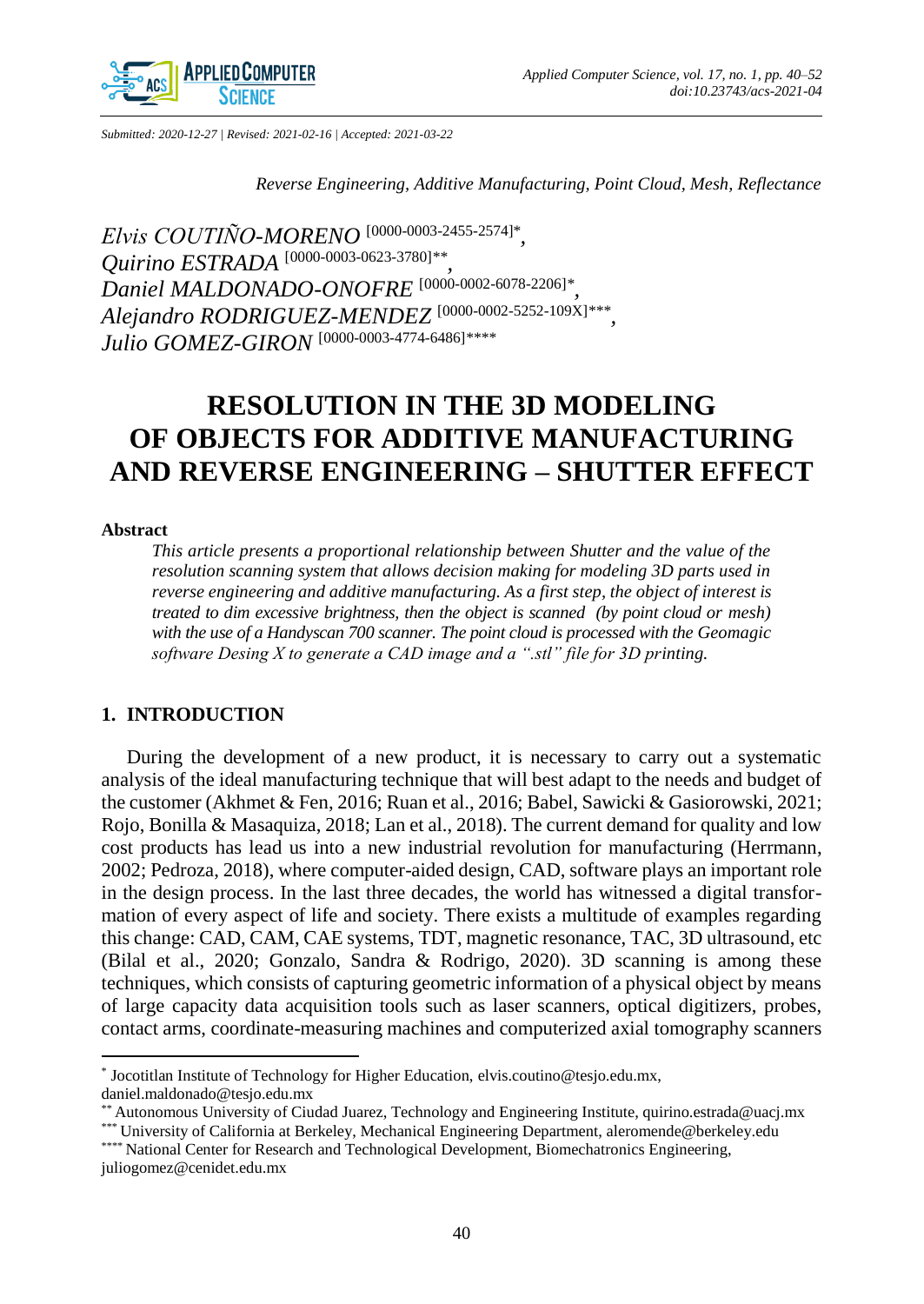(Babel, Sawicki & Gasiorowski, 2021; Li, 2001). A 3D scanner can be defined as a device that analyses a real-world object or environment to collect data on its shape and possibly its appearance. The collected data can then be used to construct digital 3D models (Saorín et al., 2017; Montusiewicz, Czyz & Kayumov, 2015; Montusiewicz, Czyz & Kesik, 2015; Fines & Agah, 2008; Ojeda, Belete & Batista, 2014).

In this paper we establish a proportional relationship in the process of data acquisition, such that the data processing reduces the processing time during reverse engineering.

# **2. DEVELOPMENT**

In this section, the process of digitization and CAD modeling of an object is presented.

## **2.1. 3D Digitization**

The first step in reverse engineering consists in capturing the object's geometry. This is done by means of a Handyscan scanner shown in Fig. 1. More specifications of this scanner are given in Table 1.



**Fig. 1. Handyscan 700 scanner**

The following procedure was considered for the scanner's manipulation: 1. Hamdyscan 700 position. When scanning the object of interest, it is important to keep a distance of 12 in from the object. The scanner has poka-yoke LED that indicates the correct distance. The scan is done until a homogenous point cloud is obtained as seen in Fig 2.



**Fig. 2. Distance poka-yoke**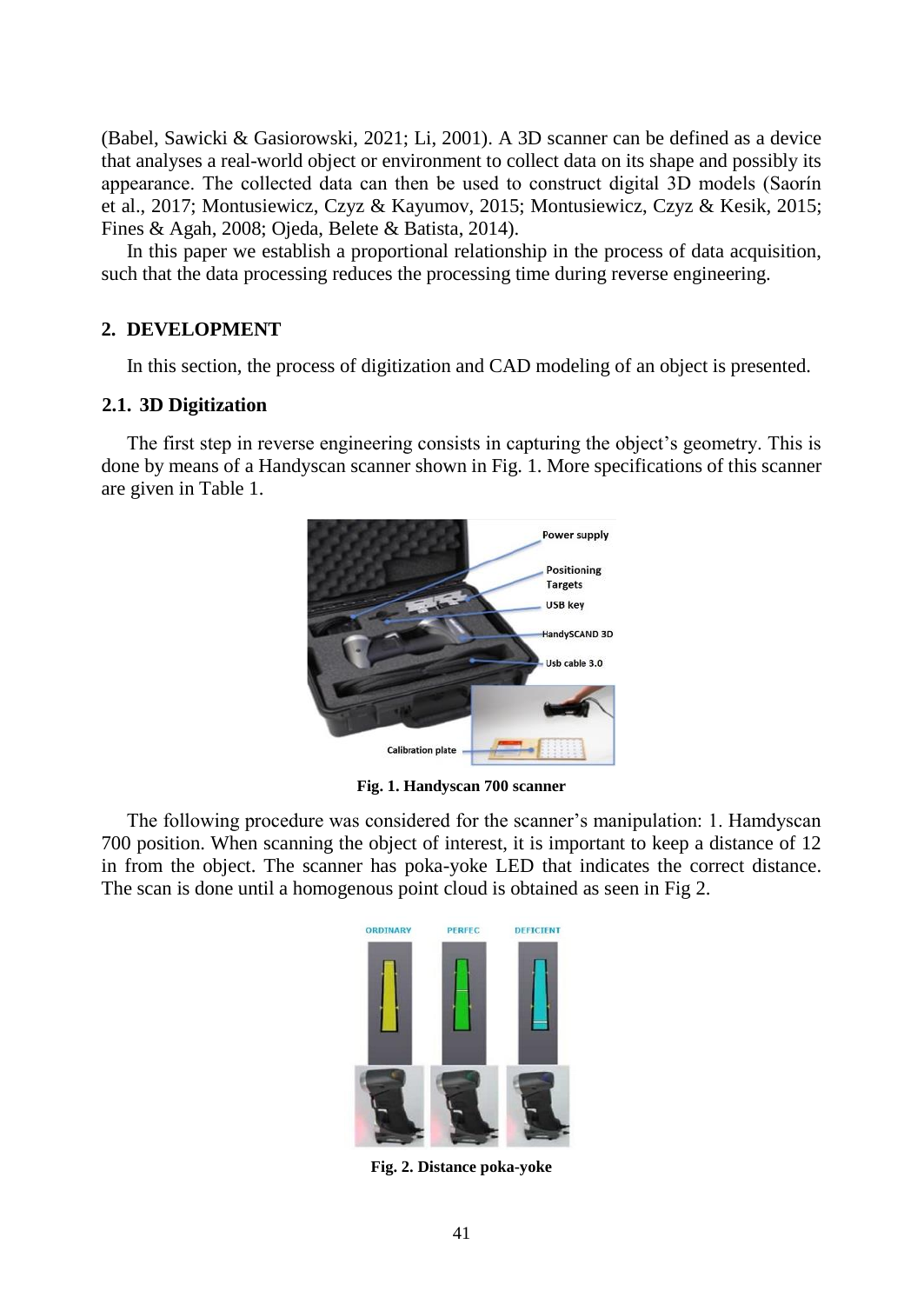| <b>Specifications</b>                            | Handyscan 700                               |  |  |  |
|--------------------------------------------------|---------------------------------------------|--|--|--|
| Dimensions                                       | $122 \times 77 \times 294$ mm               |  |  |  |
| Scanning speed                                   | 480 000 measures/s                          |  |  |  |
| Scanning area                                    | 275 x 250 mm                                |  |  |  |
| Light source                                     | 7 transversal lasers $(+1$ additional line) |  |  |  |
| Laser type                                       | II (safe for unintentional eye exposure)    |  |  |  |
| Resolution                                       | $0.050 \,\mathrm{mm}$                       |  |  |  |
| Precision                                        | Up to $0.030$ mm                            |  |  |  |
| Volumetric accuracy                              | $0.020$ mm + 0.060 mm/m                     |  |  |  |
| Volumetric accuracy (with 3D Maxshot)            | $0.020$ mm + $0.025$ mm/m                   |  |  |  |
| Safety distance                                  | $300 \text{ mm}$                            |  |  |  |
| Depth of field                                   | $250 \text{ mm}$                            |  |  |  |
| Object size (Recommended)                        | $0.1 - 4$ m                                 |  |  |  |
| Connection standard                              | 1 USB port 3.0                              |  |  |  |
| <b>Operation Temperature</b>                     | $15 - 40$ °C                                |  |  |  |
| <b>Operation Humidity (without condensation)</b> | 10.90% Figure 2.                            |  |  |  |

 **Tab. 1. Handyscan 700 technical specifications**

Points of reference. The digitization process with a scanner includes preparation of the working table using stickers or reference points that provide a reference frame to capture the object's surface. The object's preparation depends on it size. Sticker are not required on small objects. For large objects, reference points must be located strategically in such a way that three of these points must always be aligned for surface recognition, as seen in Fig. 3.



**Fig. 3. Object preparation**

It is important to mention that due to surface characteristics, the scanner used in this work provides two different kinds of laser beams, as seen in Fig 4. The first type has a parallelogram pattern typically used for planar surfaces. For regions on the object's surface which have different depths and angular shapes it is convenient to use a linear laser beam.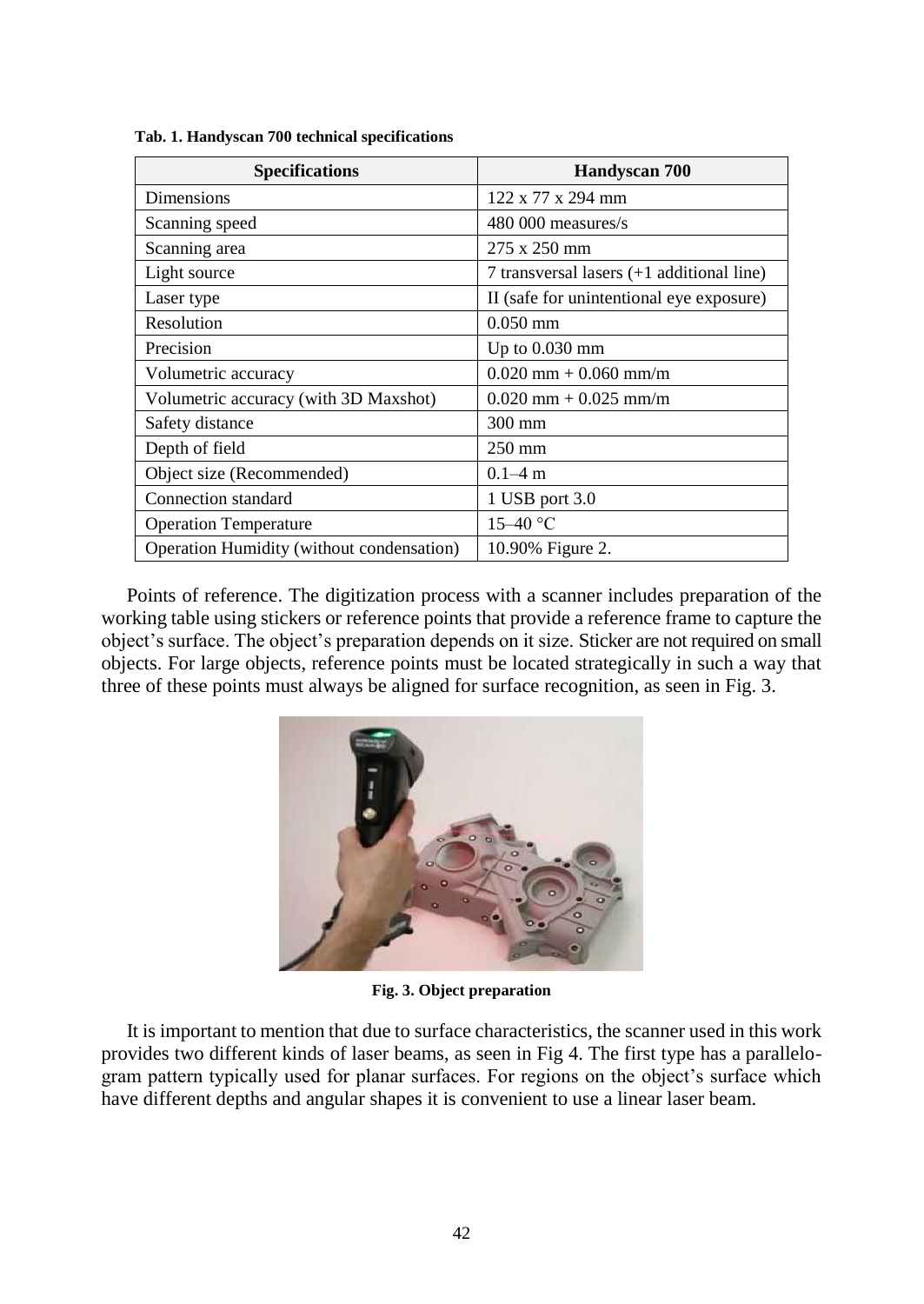

**Fig. 4. a) Parallelogram laser pattern, b) linear laser**

Point cloud (mesh). Information is captured and sent to the VXelements software. The result is one or several point clouds that represent the entire object. The point clouds may contain points that do not correspond to the object's surface geometry. The actual object that was digitized is shown in Fig. 5.



**Fig. 5. Side bolt**

The object's brightness is an important factor that must be considered during the scanning process, since it can cause problems while generating the point cloud as seen in Fig. 6 where it is observed that the object's shape is incomplete due to its brightness.



**Fig. 6. Scanned object digitized in Xelements**

For this purpose, it is recommended to apply white chalk on the object's surface to reduce its brightness (Fig. 7), thus minimizing distortion of the point cloud and reducing the total processing time.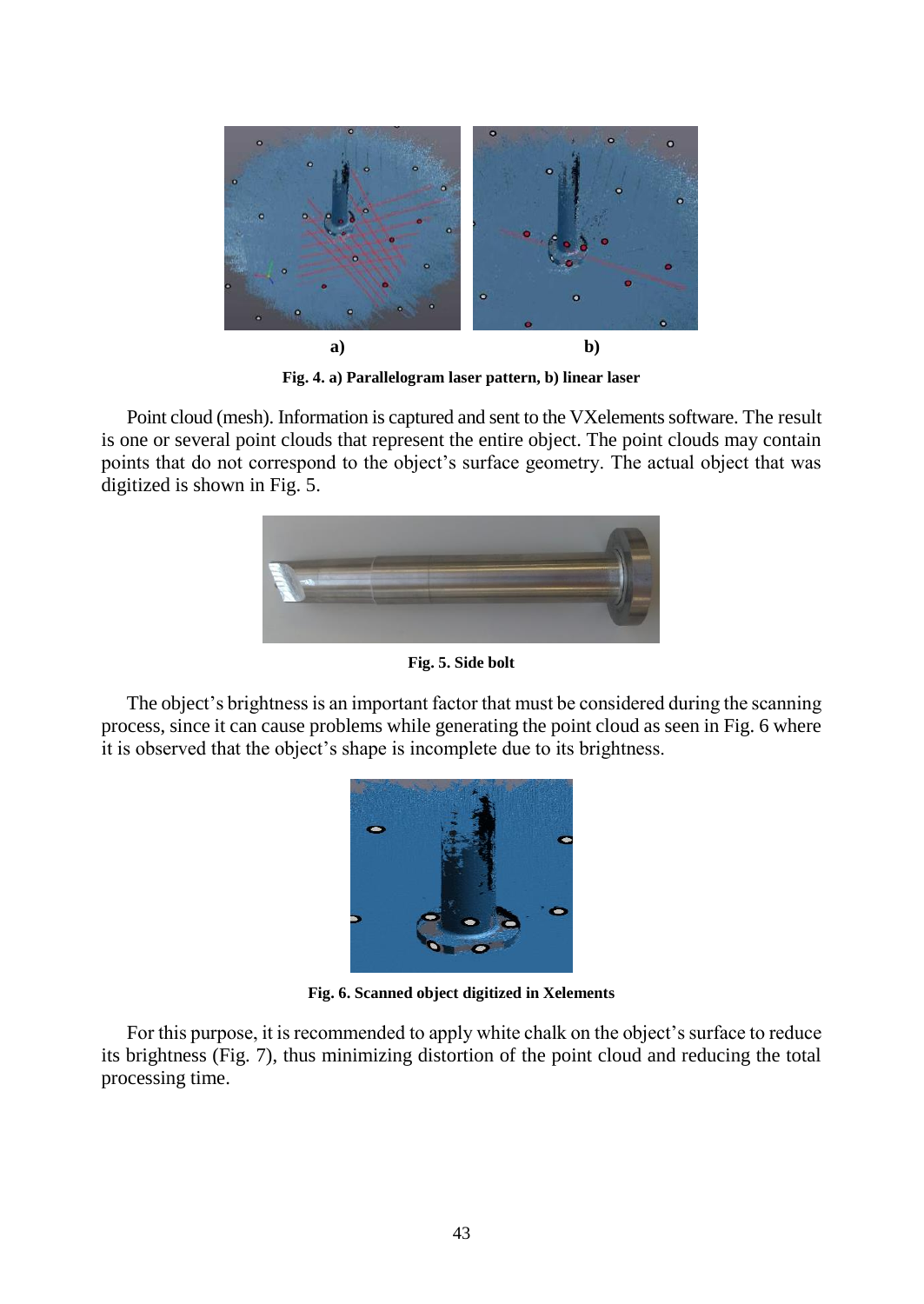

**Fig. 7. Scanned object: a) high brightness, b) reduced brightness**

One of the most important parameters while scanning an object is the shutter speed. The shutter regulates the frequency and intensity at which the laser is projected towards the object. The shutter must be adjusted according to the object's color.

# **2.2. Point cloud processing**

In Fig. 8 we observe that the point cloud has vortex regions in areas around holes, surfaces that are not completely defined and on the working table. Thus, we process the point cloud in order to eliminate all those points that do not belong to the desired object.



**Fig. 8. Point cloud: a) high brightness, b) reduced brightness**

The point cloud is further processed by smoothing all even surfaces and breaking the piece in segments for easier visualization. As observed in Fig. 9, the point cloud is better defined when the object's surface was treated to reduce its brightness, hence reducing the processing time and increasing accuracy in the design of the CAD model.



**Fig. 9. Processed point cloud: a) high brightness, b) reduced brightness**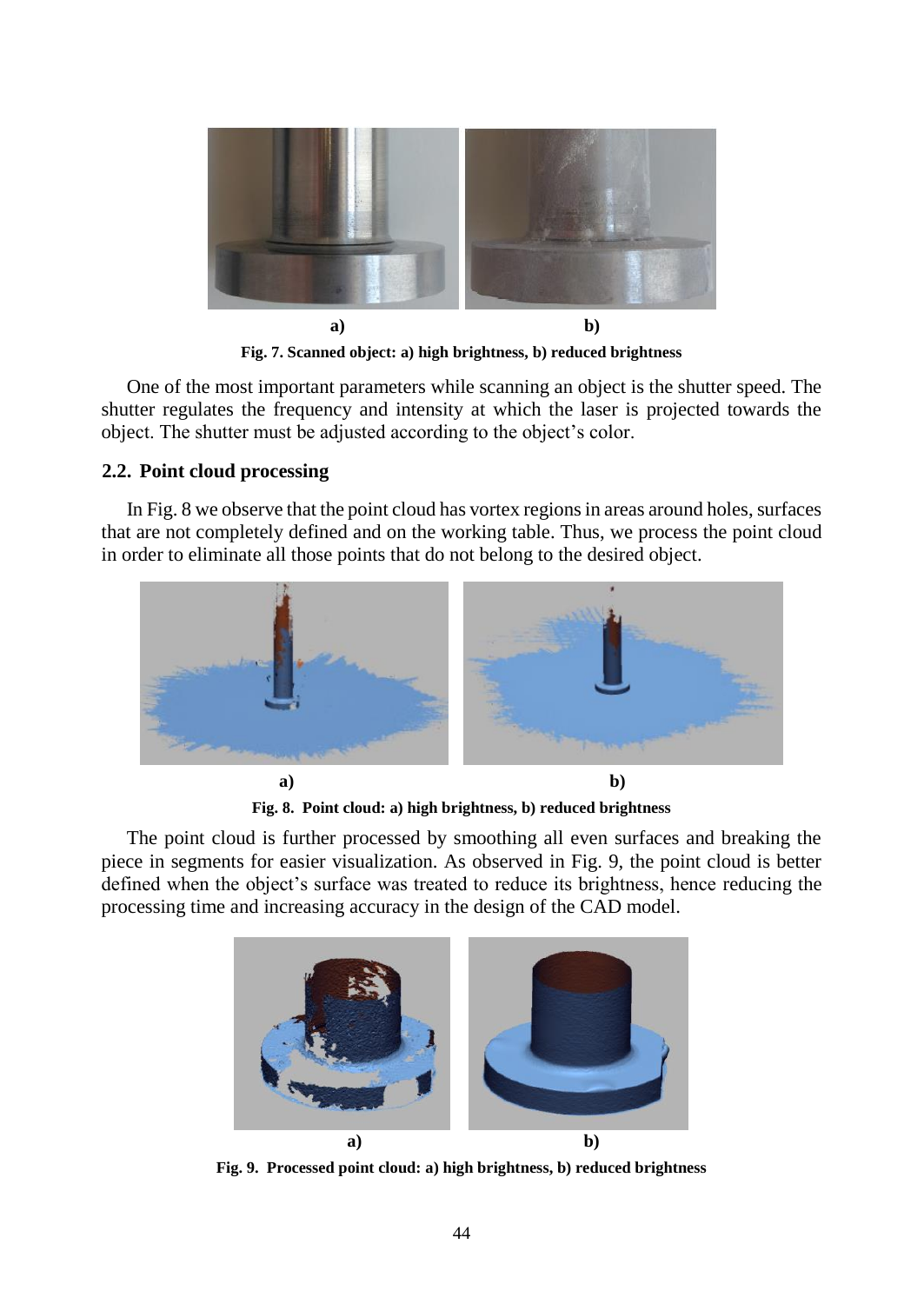It is necessary to mention that the point cloud is not yet a solid, it only serves as a reference for the CAD drawing. We also observe that after segmentation, the object is also better defined when its surface was treated to reduce brightness, as seen in Fig. 10.



**Fig. 10. Segmented point cloud: a) high brightness, b) reduced brightness**

## **2.3. CAD drawing**

Once the processing and cleaning of the point cloud is done, we proceed to create the CAD drawing using the Geomagic Desing X software. To make the drawing, we take as reference those lines generated by the point cloud (Fig. 11) in order to keep the lines in the drawing close to the digitized ones, thus obtaining a good approximation to the original dimensions.



**Fig. 11. Sketch generation a) point cloud, b) reference lines, c) CAD model**

The drawing allows for the object's dimensions to be modified. The objects geometry may be improved and corrected if necessary. In Fig. 12 we observe the CAD model of the object presented previously in Fig. 5. The model can be converted to several formats for its use by software such as Solidworks and other applications.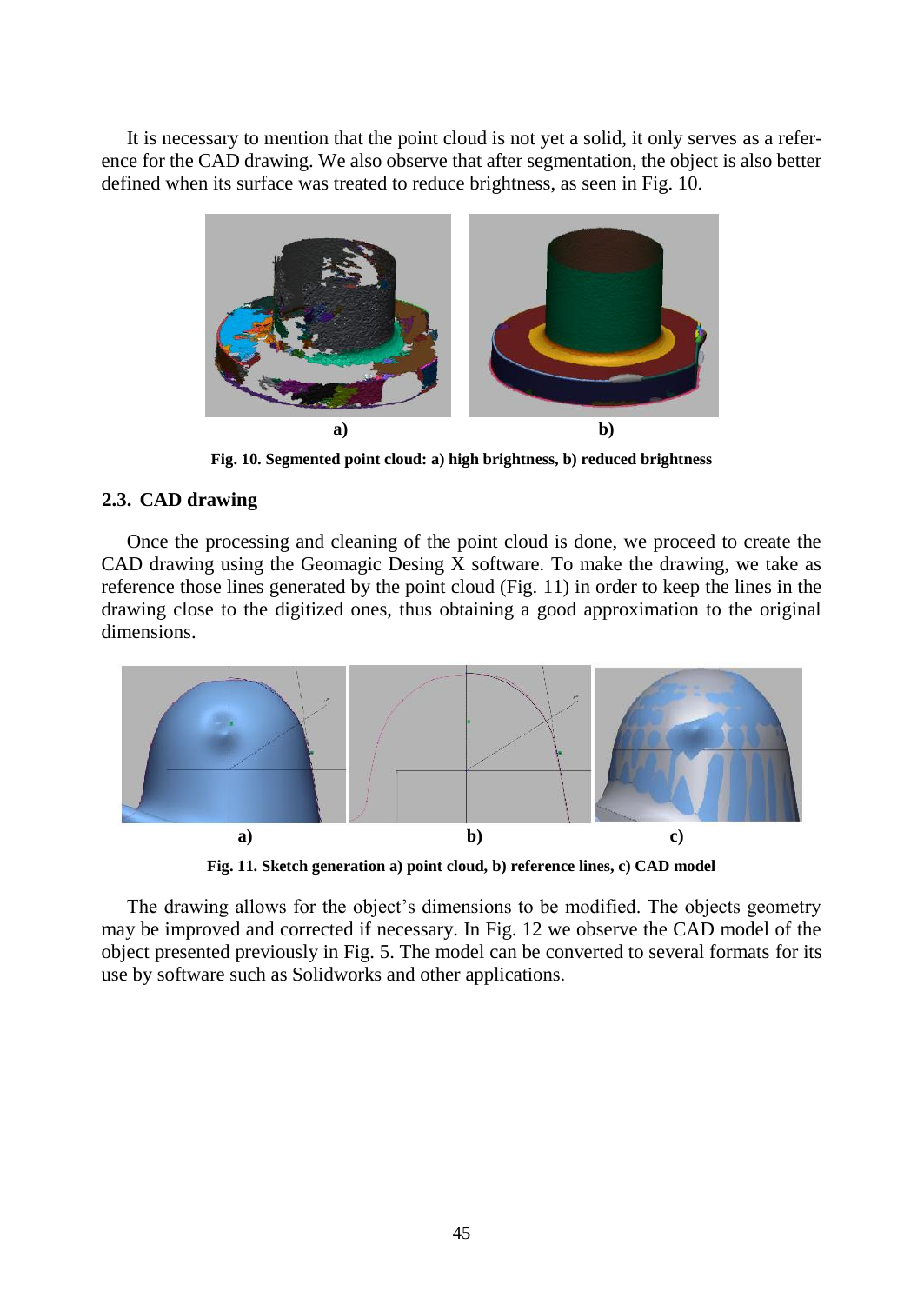

**Fig. 12. CAD model in a) Geomagic Desing X, b) Solidworks**

## **2.4. 3D printing**

One of the advantages of digitizing a piece is the capacity to manufacture it by 3D printing as many times as necessary. For the purpose of this study we printed only a segment of the object as seen in Fig. 13.



**Fig. 13. a) CAD model, b) 3D printed object**

## **3. RESULTS AND DISCUSSION**

As mentioned above, excessive brightness of the object may complicate the digitization of its surface. For this purpose, we do 24 test scans where we modify the scanning resolution and the shutter speed on the object with and without brightness. The qualitative and quantitative results are presented below. We also compare the final dimensions of the physical object with the CAD model and the 3D printed piece.

## **3.1. Brightness effect on the scanning process**

Fig. 14 presents the object's dimensions that will be analyzed in this work.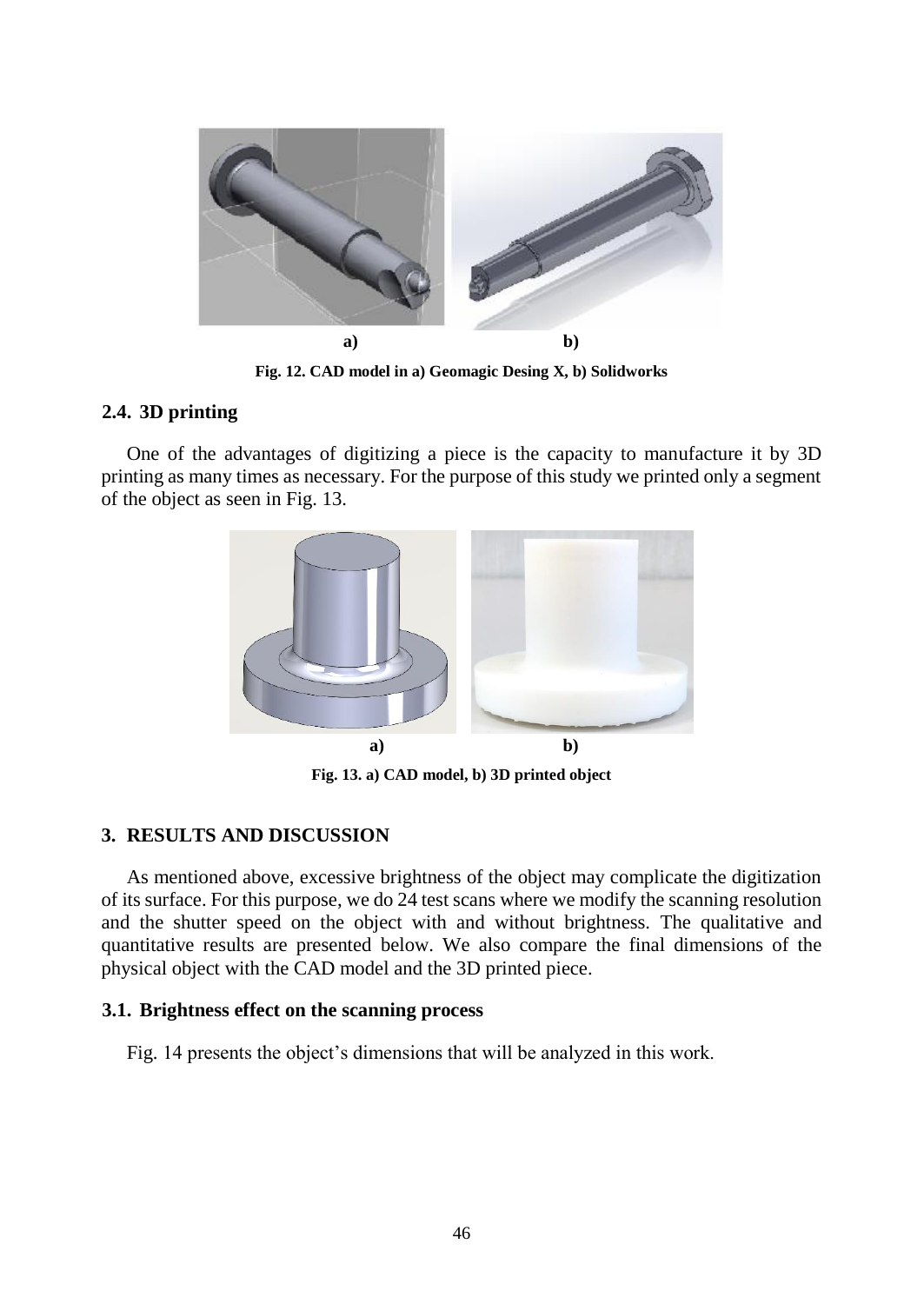

**Fig. 14. Measures**

Tables 2 and 3 show the results obtained during scanning at different surface conditions (with and without brightness), resolution  $(0.2, 0.5$  and 1 mm) and shutter  $(0.6, 2.6, 4.6, 6.6)$ . From Table 2 we observe that the dimension variability for the part with full brightness is of 0.183–1.917%, 0–0.5% and 0.708–5.272% for dimensions D, d and h respectively. On the other hand, for the part without brightness, we obtained ranges in the order of 0.03–0.05%, 0.223–1.817%, 1.13–7.39% for dimensions D, d and h respectively. Hence, we observe that the part without chalk has larger data dispersion than the part with chalk. This trend also occurs for all values of shutter speed. Considering the D dimension, a shutter speed of 0.6, 4.6, and 6.6 yields a dispersion of 0.045–1.017%, 1.334–2.367% and 0.033–1.634% respectively for the part with brightness and 0.183–0.934%, 0.33–1% & 0.033–0.367% respectively for the part without brightness.

Fig. 16 shows the D dimension variability for a shutter speeds of 2.6 (for shutter speeds of 0.6, 4.6  $\&$  6.6 see Fig. 15, Fig. 17 and Fig. 18) in order to visualize trends and difference between the parts with and without brightness. From Fig. 16 we observe that the part with brightness shows higher variability percentage at a higher resolution due to laser scattering from the surface of the part. This high reflectance of the material causes some features on the object's surface not to be recognized, thus we obtain a larger error between the dimensions of the point cloud and the physical object.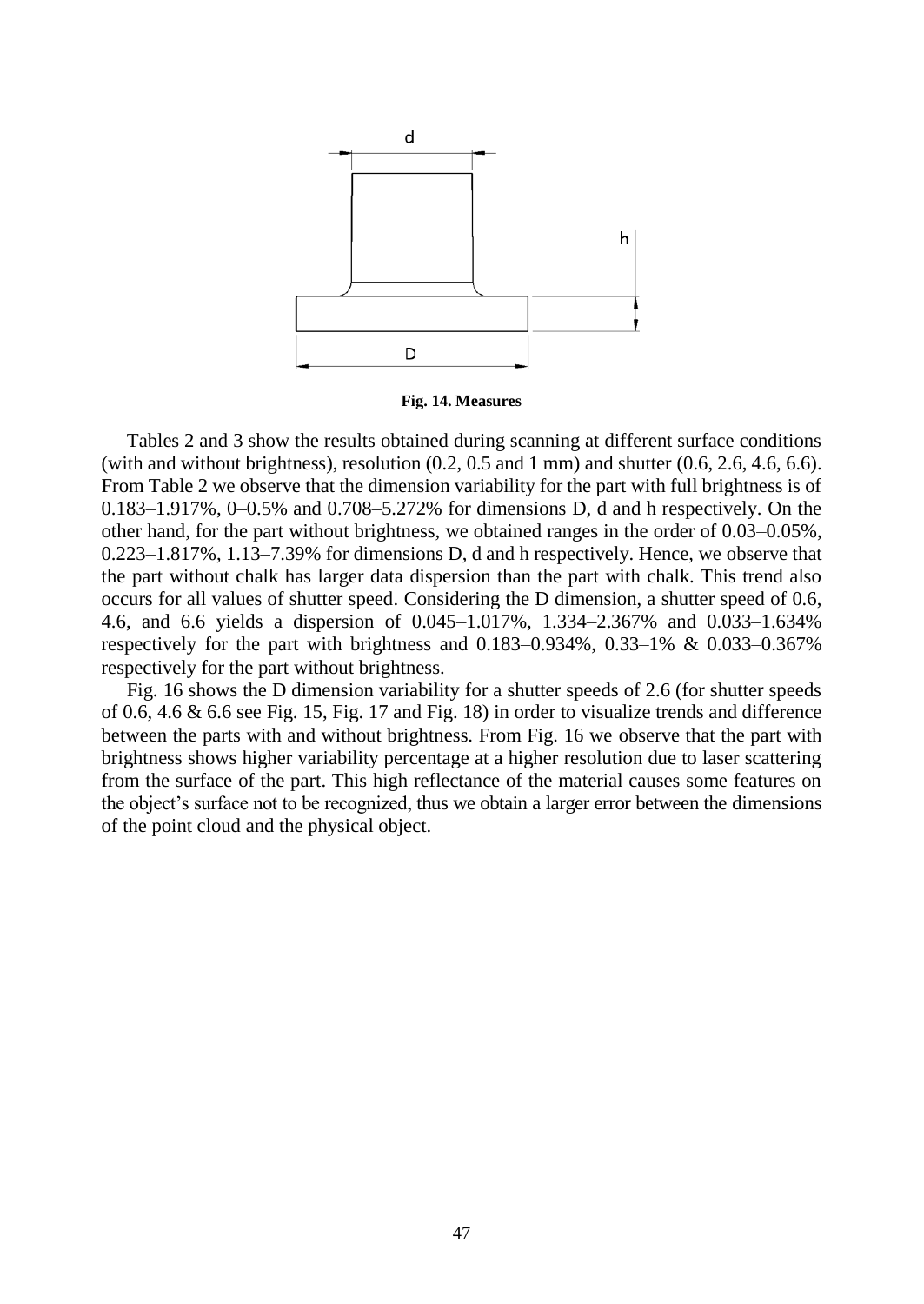| Shutter 0.6               |                           |                         |                               |         |                                                          |         |  |  |
|---------------------------|---------------------------|-------------------------|-------------------------------|---------|----------------------------------------------------------|---------|--|--|
| <b>Resolution</b><br>(mm) | <b>Dimension</b>          | <b>Physical</b><br>part | Dimensions (mm)<br><b>CAD</b> |         | Diference between<br>phiysical and CAD<br>models $(\% )$ |         |  |  |
|                           |                           |                         | Whit glow                     | No glow | Whit glow                                                | No glow |  |  |
| 0.2                       | D                         | 59.980                  | 60.007                        | 60.540  | 0.045                                                    | 0.934   |  |  |
|                           | d                         | 31.370                  | 31.390                        | 31.290  | 0.065                                                    | 0.255   |  |  |
|                           | h                         | 10.000                  | 10.436                        | 9.974   | 4.360                                                    | 0.258   |  |  |
| 0.5                       | D                         | 59.980                  | 59.873                        | 60.180  | 0.178                                                    | 0.333   |  |  |
|                           | d                         | 31.370                  | 31.240                        | 31.370  | 0.414                                                    | 0.000   |  |  |
|                           | $\mathbf h$               | 10.000                  | 9.049                         | 9.791   | 9.511                                                    | 2.086   |  |  |
| 1                         | D                         | 59.980                  | 60.590                        | 59.870  | 1.017                                                    | 0.183   |  |  |
|                           | d                         | 31.370                  | 31.200                        | 31.300  | 0.542                                                    | 0.223   |  |  |
|                           | $\boldsymbol{\mathrm{h}}$ | 10.000                  | 10.500                        | 9.799   | 5.000                                                    | 2.015   |  |  |
| <b>Shutter 2.6</b>        |                           |                         |                               |         |                                                          |         |  |  |
| 0.2                       | D                         | 59.980                  | 58.830                        | 60.000  | 1.917                                                    | 0.033   |  |  |
|                           | d                         | 31.370                  | 31.370                        | 31.200  | 0.000                                                    | 0.542   |  |  |
|                           | $\mathbf h$               | 10.000                  | 9.473                         | 9.887   | 5.272                                                    | 1.135   |  |  |
| 0.5                       | D                         | 59.980                  | 59.870                        | 60.000  | 0.183                                                    | 0.033   |  |  |
|                           | d                         | 31.370                  | 31.210                        | 31.300  | 0.510                                                    | 0.223   |  |  |
|                           | $\boldsymbol{\mathrm{h}}$ | 10.000                  | 10.071                        | 9.748   | 0.708                                                    | 2.520   |  |  |
| $\mathbf{1}$              | D                         | 59.980                  | 59.750                        | 59.950  | 0.383                                                    | 0.050   |  |  |
|                           | d                         | 31.370                  | 31.460                        | 30.800  | 0.287                                                    | 1.817   |  |  |
|                           | h                         | 10.000                  | 10.454                        | 9.261   | 4.535                                                    | 7.393   |  |  |

**Tab. 2. Shutter value 0.6 and 2.6**



**Fig. 15. Shutter value graph 0.6**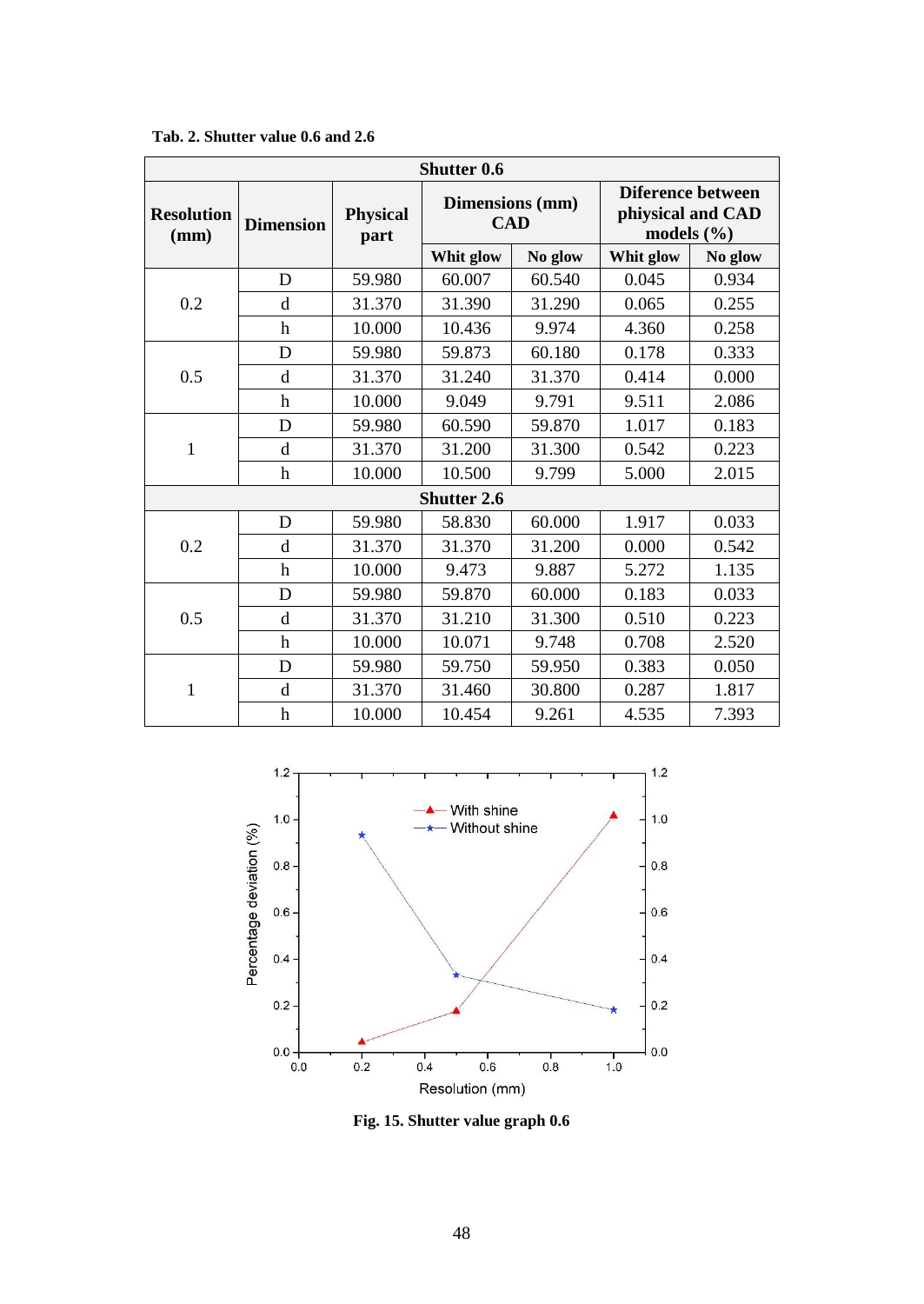| <b>Shutter 4.6</b>        |                  |                         |                               |         |                                                          |         |  |  |
|---------------------------|------------------|-------------------------|-------------------------------|---------|----------------------------------------------------------|---------|--|--|
| <b>Resolution</b><br>(mm) | <b>Dimension</b> | <b>Physical</b><br>part | Dimensions (mm)<br><b>CAD</b> |         | Diference between<br>phiysical and CAD<br>models $(\% )$ |         |  |  |
|                           |                  |                         | Whit glow                     | No glow | Whit glow                                                | No glow |  |  |
| 0.2                       | D                | 59.980                  | 59.180                        | 60.040  | 1.334                                                    | 0.100   |  |  |
|                           | d                | 31.370                  | 31.300                        | 31.200  | 0.223                                                    | 0.542   |  |  |
|                           | h                | 10.000                  | 9.830                         | 9.875   | 1.700                                                    | 1.246   |  |  |
| 0.5                       | D                | 59.980                  | 59.840                        | 60.000  | 0.233                                                    | 0.033   |  |  |
|                           | d                | 31.370                  | 31.400                        | 30.400  | 0.096                                                    | 3.092   |  |  |
|                           | h                | 10.000                  | 9.970                         | 9.636   | 0.300                                                    | 3.641   |  |  |
| 1                         | D                | 59.980                  | 58.560                        | 60.000  | 2.367                                                    | 0.033   |  |  |
|                           | d                | 31.370                  | 31.000                        | 30.600  | 1.179                                                    | 2.455   |  |  |
|                           | h                | 10.000                  | 9.570                         | 9.283   | 4.300                                                    | 7.172   |  |  |
| <b>Shutter 6.6</b>        |                  |                         |                               |         |                                                          |         |  |  |
| 0.2                       | D                | 59.980                  | 59.920                        | 60.000  | 0.100                                                    | 0.033   |  |  |
|                           | d                | 31.370                  | 31.400                        | 31.200  | 0.096                                                    | 0.542   |  |  |
|                           | h                | 10.000                  | 9.750                         | 10.000  | 2.500                                                    | 0.000   |  |  |
| 0.5                       | D                | 59.980                  | 60.000                        | 60.000  | 0.033                                                    | 0.033   |  |  |
|                           | d                | 31.370                  | 31.200                        | 31.200  | 0.542                                                    | 0.542   |  |  |
|                           | h                | 10.000                  | 9.410                         | 9.660   | 5.900                                                    | 3.400   |  |  |
| 1                         | D                | 59.980                  | 59.000                        | 60.200  | 1.634                                                    | 0.367   |  |  |
|                           | $\mathbf d$      | 31.370                  | 31.200                        | 31.200  | 0.542                                                    | 0.542   |  |  |
|                           | h                | 10.000                  | 10.000                        | 9.600   | 0.000                                                    | 4.000   |  |  |

**Tab. 3. Shutter value 4.6 and 6.6**



**Fig. 16. Shutter value graph 2.6**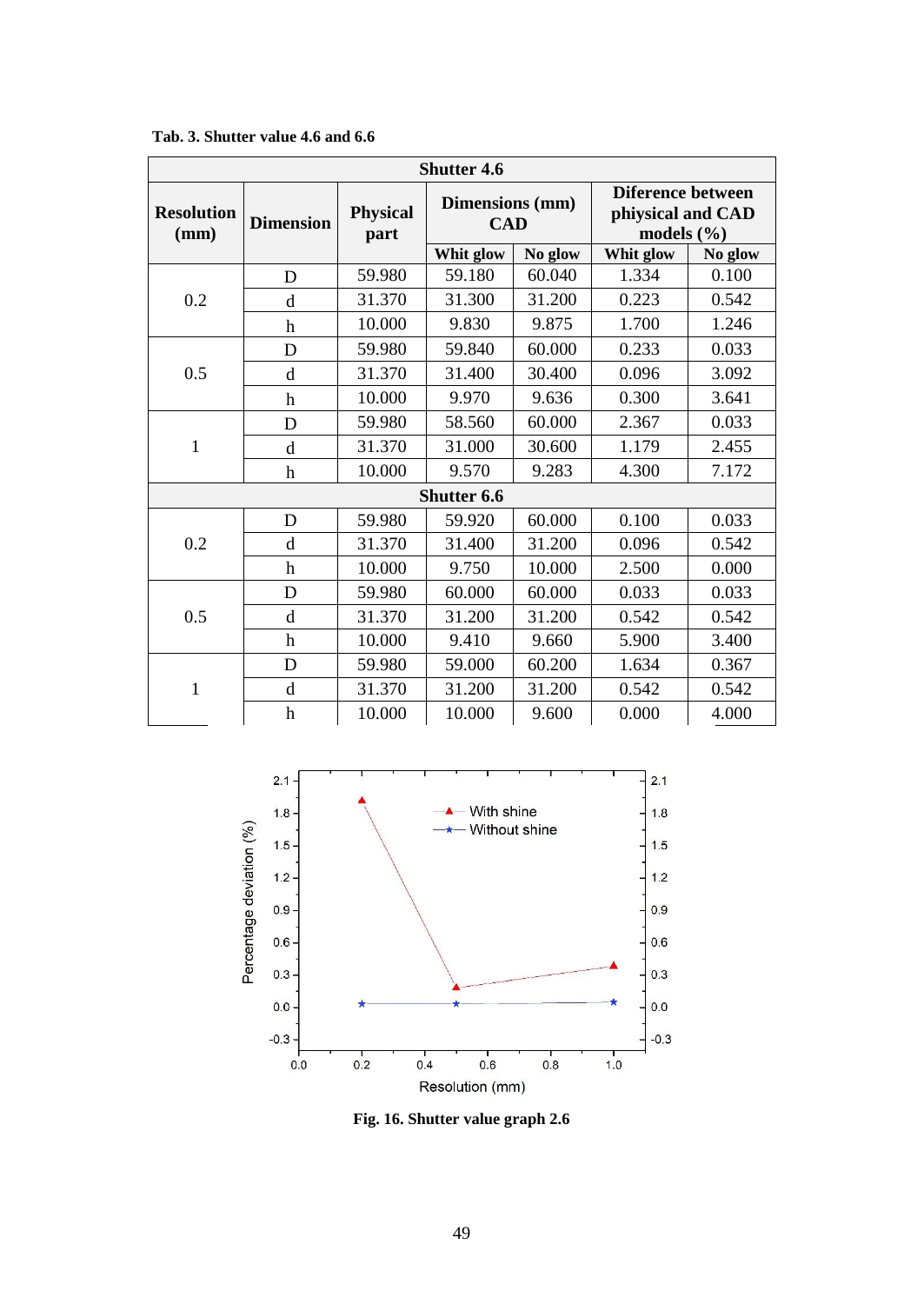In the case of the part with chalk, the D dimension variability is lower with higher resolution since the laser is stable on the surface of the object due to its lower reflectance relative to other optical properties. This behavior occurs for all the values of shutter speed studied in this article.



**Fig. 18. Shutter value graph 6.6**

Lastly, from previous results (See Fig. 15–18) the importance of the resolution by shutter effects was demonstrated. Regardless the shine condition, and for the specific case of this article, the lowest difference (0.6%) between the physical part and the point cloud dimensions was calculated when at resolution of 0.5 is selected.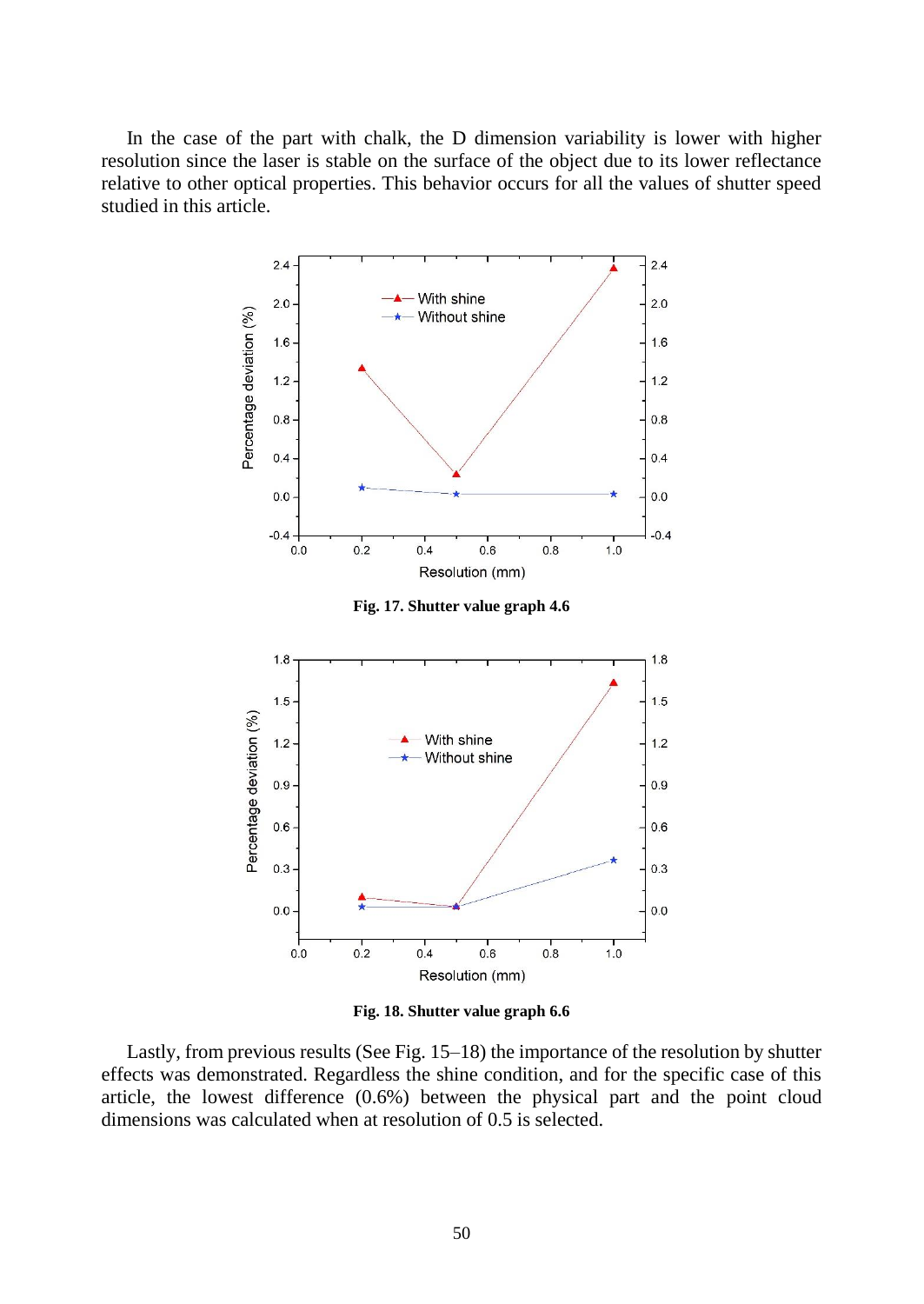#### **4. CONCLUSIONS**

In this work we scanned a bright object whose surface was dimed to minimize its optical reflectance thus obtaining a geometric approximation of the object within 99.9% of its morphologic characteristics such as smoothness and dimensions. For white color we used a shutter speed of 2.6 and 2.5 mm of resolution. With these parameters, the difference relative to the original object was of 0.033%. For the parts with a high reflectance index, we propose a combination of  $2.6 - 4.6$  in shutter speed with a resolution of 0.5 mm. Finally, respect to original dimensions, a cumulative error less than 1% was obtained during the scanning and digitizing process of the part.

#### **Acknowledgment**

*The authors are grateful for the technical support (laboratories and equipment) by the Jocotitlan Institute of Technology for Higher Education during the development of this article.*

#### **REFERENCES**

- Akhmet, M., & Fen, M. O. (2016). Unpredictable points and chaos. *Communications in Nonlinear Science and Numerical Simulation*, *40*, 1–5. http://doi.org/10.1016/j.cnsns.2016.04.007
- Babel, R., Sawicki, K., & Gasiorowski, M. (2021). Obtaining the 3D geometry of the blade in a training aircraft*. Journal of Physics: Conference Series*, *1736*, 012047. http://doi.org/10.1088/1742-6596/1736/1/012047
- Bilal, M., Neha, S., Shuaishuai, C., Florian, S., Hans-Florian, Z., & Florian, M. (2020). Evaluation of the Dimensional Accuracy of 3D-Printed Anatomical Mandibular Models Using FFF, SLA, SLS, MJ, and BJ Printing Technology. *Journal of Clinical Medicine*, *9*, 1–18. http://doi.org/10.3390/jcm9030817
- Fines, J. M., & Agah, A. (2008). Machine tool positioning error compensation using artificial neural networks.<br> *Engineering Applications of Artificial Intelligence*, 21(7), 1013–1026. *Engineering Applications of Artificial Intelligence, 21*(7), 1013–1026. http://doi.org/10.1016/j.engappai.2007.10.001
- Gonzalo, T., Sandra, B., & Rodrigo, L. (2020). Three-dimensional Virtual Models of 3D-Scanned Real Cadaveric Samples Used as a Complementary Educational Resource for the Study of Human Anatomy: Undergraduate Student's Perception of this New Technology. *International Journal of Morphology*, *38*(6). http://dx.doi.org/10.4067/S0717-95022020000601686
- Herrmann, R. K. (2002). Linking theory to evidence in international relations. In W. Carlsnaes, T. Risse & B. A. Simmons (Eds.), *Handbook of international relations* (pp. 119–136). Sage.
- Lan, L., Longfei, Y., Fei, Y., Jianping, S., Liya, Z., Xianfeng, Y., Huajian, T., & Xingsong, W. (2018). 3D printing individualized heel cup for improving the self-reported pain of plantar fasciitis. *Journal of Translational Medicine*, *16*, 1–11. https://doi.org/10.1186/s12967-018-1547-y
- Li, X. (2001). Real-time prediction of workpiece errors for a CNC turning centre, Part 1. Measurement and identification. *International Journal of Advanced Manufacturing Technology, 17*(9), 649–653. http://doi.org/10.1007/s001700170128
- Montusiewicz, J., Czyz, Z., & Kayumov, R. (2015). Selected methods of making three-dimensional virtual models of museum ceramic objects. *Applied Computer Science*, *11*(1), 1–16.
- Montusiewicz, J., Czyz, Z., & Kesik, J. (2015). Using 3D replication technology in preparing didactic aid sets in the area of cultural heritage. In L. Gomez Chova, A. Lopez Martinez & I. Candel Torres (Eds.), *EDULEARN 15: 7th International Confrence on Education and New Learning Technologies* (pp. 1861–1871)*.* IATED Academy.
- Ojeda, P. F., Belete, F. O., & Batista, L. Y. (2014). Elaboración del modelo digital de elevaciones mediante tecnología 3D láser escáner. *Minería y Geología*, *30*(1), 95–103.
- Pedroza, F. R. (2018). A universidade 4.0 com currículo inteligente 1.0 na quarta revolução industrial. *RIDE Revista Iberoamericana Para La Investigación Y El Desarrollo Educativo*, *9*(17), 168–194. https://doi.org/10.23913/ride.v9i17.377